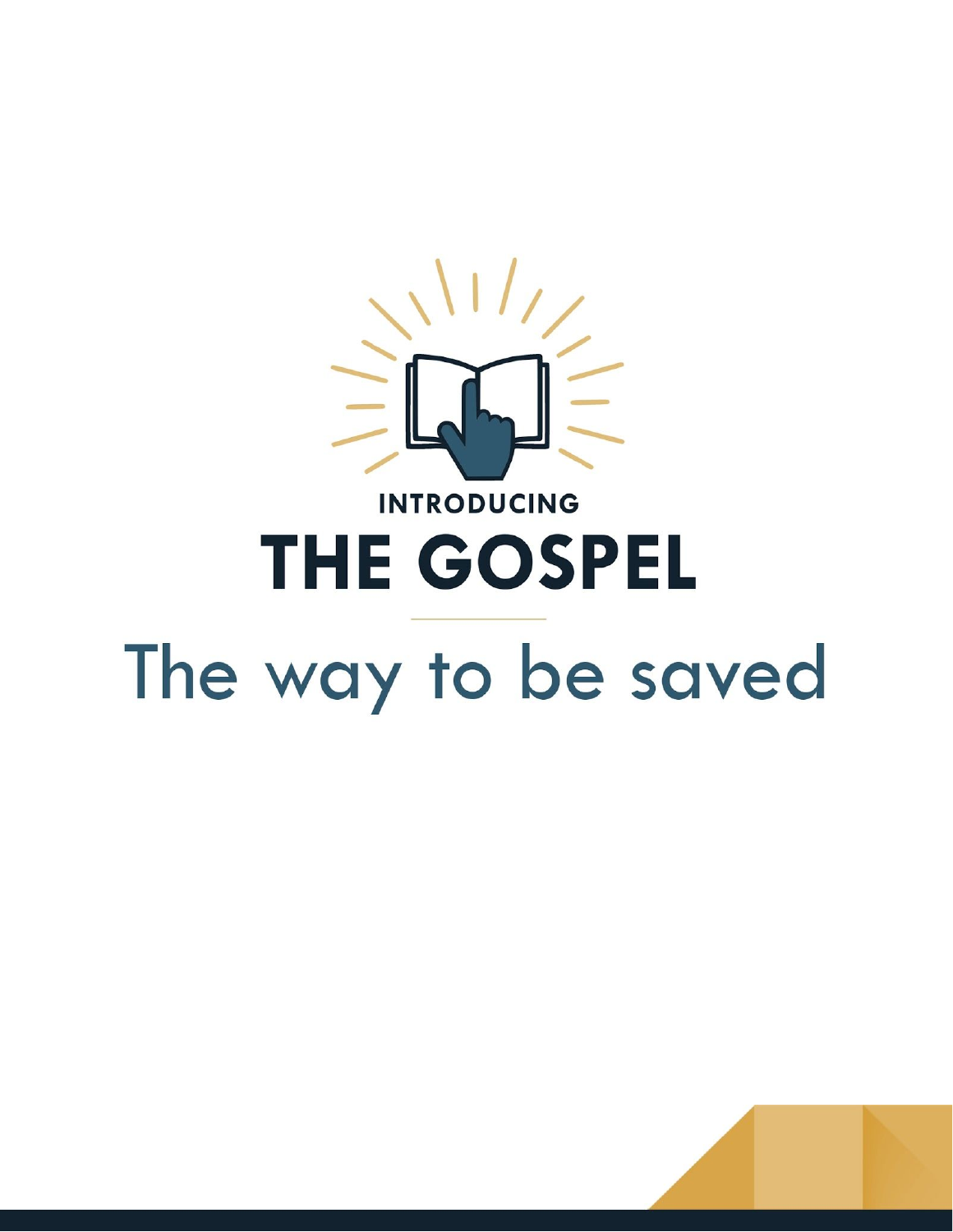

# **Lesson 9: The way to be saved**

#### Introduction

Throughout this course, we have seen how sin leads to death, but that sin can be forgiven through the sacrifice of Jesus Christ.

But to make use of his sacrifice and gain eternal life - to be saved, or to gain salvation - we need to associate ourselves with it.

"For all have sinned and fall short of the glory of God, and are justified by his grace as a **gift, through the redemption that is in Christ Jesus, whom God put forward as a propitiation by his blood, to be received by faith. This was to show God's righteousness, because in his divine forbearance he had passed over former sins."** Romans 3:23-25

This explains the point of Jesus' sacrifice. We have all, from time to time, turned away from doing what is right, which makes us sinners. This puts us on the road to death, but Jesus has made a sacrifice of himself to allow our sins to be forgiven.

Associating ourselves with this sacrifice is a process which contains several different steps.

In this chapter you will learn:

- Why faith is important for salvation
- What actions we can take to show we believe
- The importance of baptism as a symbol

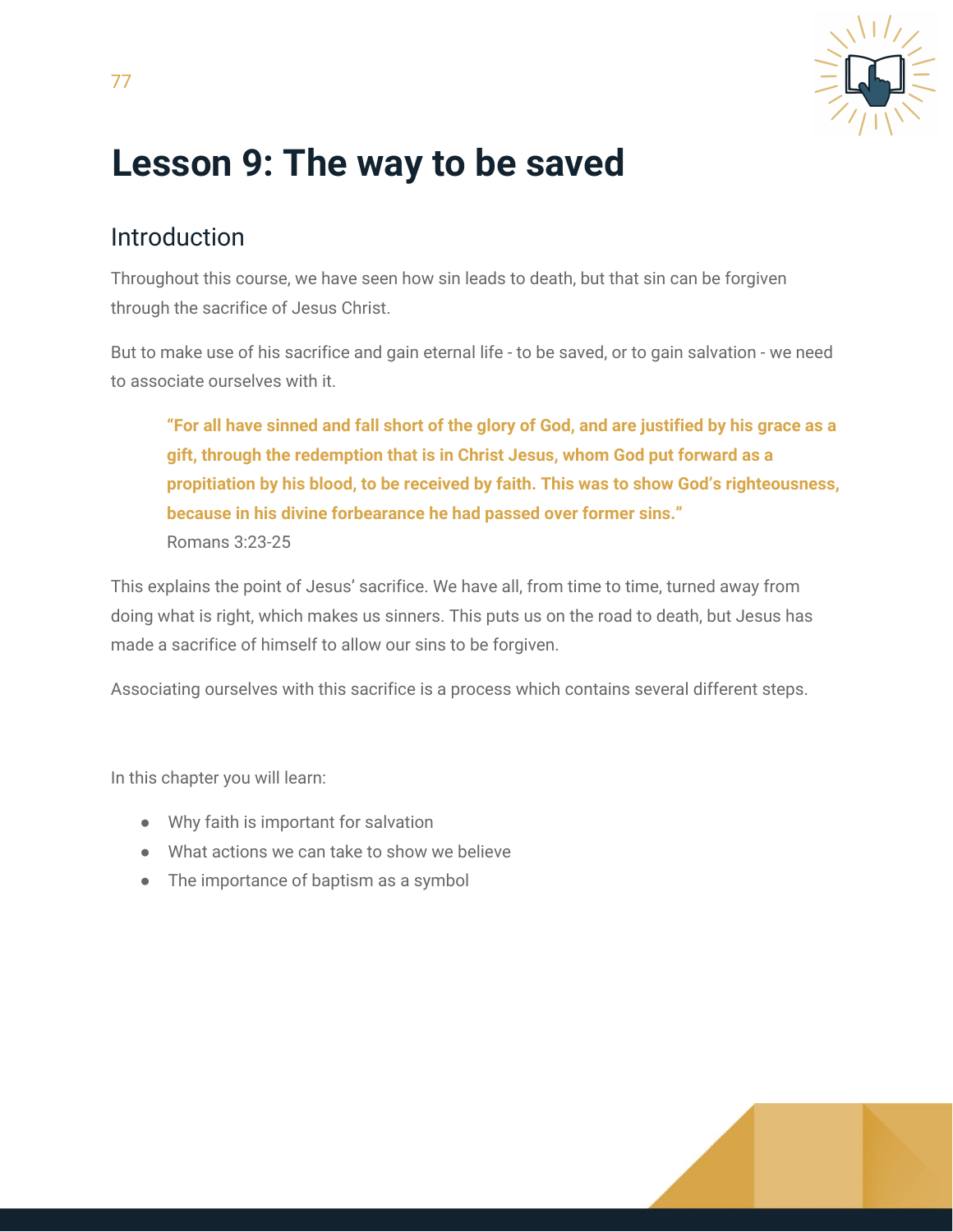

## Faith

The idea of faith is central to the response we need to make to Jesus' sacrifice. However, it's a more complicated concept in practice than many suppose.

**"For I am not ashamed of the gospel, for it is the power of God for salvation to everyone who believes, to the Jew first and also to the Greek. For in it the righteousness of God is revealed from faith for faith, as it is written, "The righteous shall live by faith.""** Romans 1:16-17

Faith certainly includes the idea of believing the truth revealed by God. But having only an academic knowledge of the Bible, while useful as a guide to life, is not enough to be saved. The Apostle Paul develops this idea in his letter to the Romans:

**"He will render to each one according to his works: to those who by patience in well-doing seek for glory and honour and immortality, he will give eternal life; but for those who are self-seeking and do not obey the truth, but obey unrighteousness, there will be wrath and fury."**

Romans 2:6-8

This passage describes judgement according to works. Works are the things that we do, the way that we live our lives, and the interactions we have with other people. Here, Paul points out that these are what we are judged on.

Initially, this might appear to be a discrepancy in the Bible's teaching. But the idea of faith fits into both passages. The clue to what is going on is the phrase "obey the truth". We cannot obey the truth unless we know what it is, but just knowing is not enough. To obey the truth, we must also act on it.

The connection between faith and action is also explored in the letter to the Hebrews. This passage begins with a statement about faith:

**"but my righteous one shall live by faith, and if he shrinks back, my soul has no pleasure in him."** Hebrews 10:38

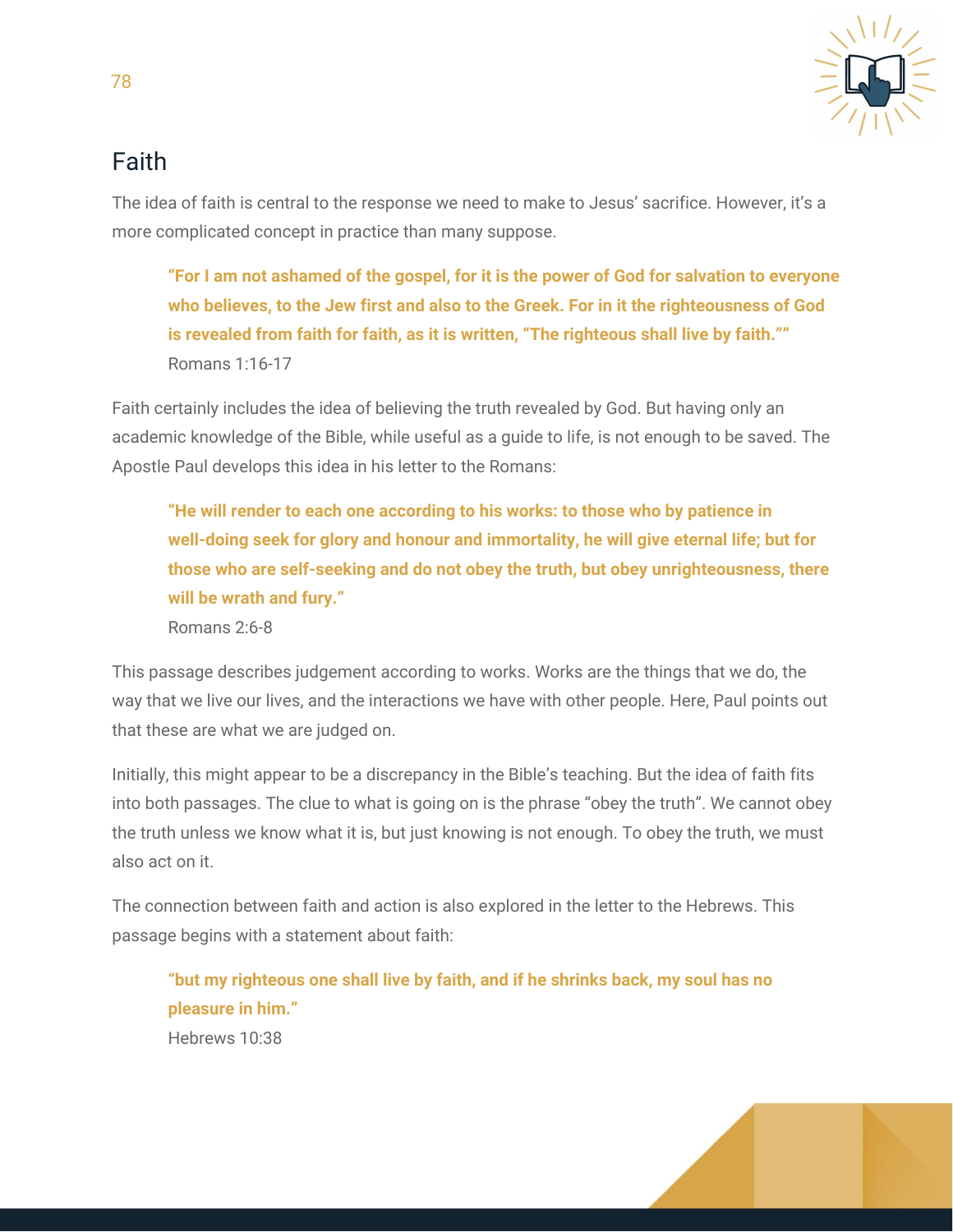

This verse sets out the idea that one lives by faith. The letter goes on to make another statement:

**"And without faith it is impossible to please him, for whoever would draw near to God must believe that he exists and that he rewards those who seek him."** Hebrews 11:6

This describes two points about faith. It requires belief - at least in the existence of God - and it requires action, in that we must then seek God. Thought and action are both parts of faith.

This chapter goes on to provide a list of examples of faith. These are taken from the Old Testament, and include accounts of Noah, Abraham, Jacob, Moses and more. Here is part of the account of Abraham:

**"By faith Abraham obeyed when he was called to go out to a place that he was to receive as an inheritance. And he went out, not knowing where he was going. By faith** he went to live in the land of promise, as in a foreign land, living in tents with Isaac and **Jacob, heirs with him of the same promise."**

Hebrews 11:8-9

79

This tells us one of the things that Abraham did by faith. He left his family and his city and went to live in a tent, not initially knowing where he was heading. He did this because he believed the promises that God made to him. He took an action because of his faith.

Hebrews 11 describes other incidents to reinforce this point:

**"By faith Abraham, when he was tested, offered up Isaac, and he who had received the promises was in the act of offering up his only son, of whom it was said, "Through Isaac shall your offspring be named.""** Hebrews 11:17-18

This talks about the time Abraham was commanded to offer his son Isaac as a sacrifice. Abraham believed God and trusted that he would somehow protect his son, in order to fulfil the promise made to him. God did deliver Isaac from death, and Abraham had shown his faith.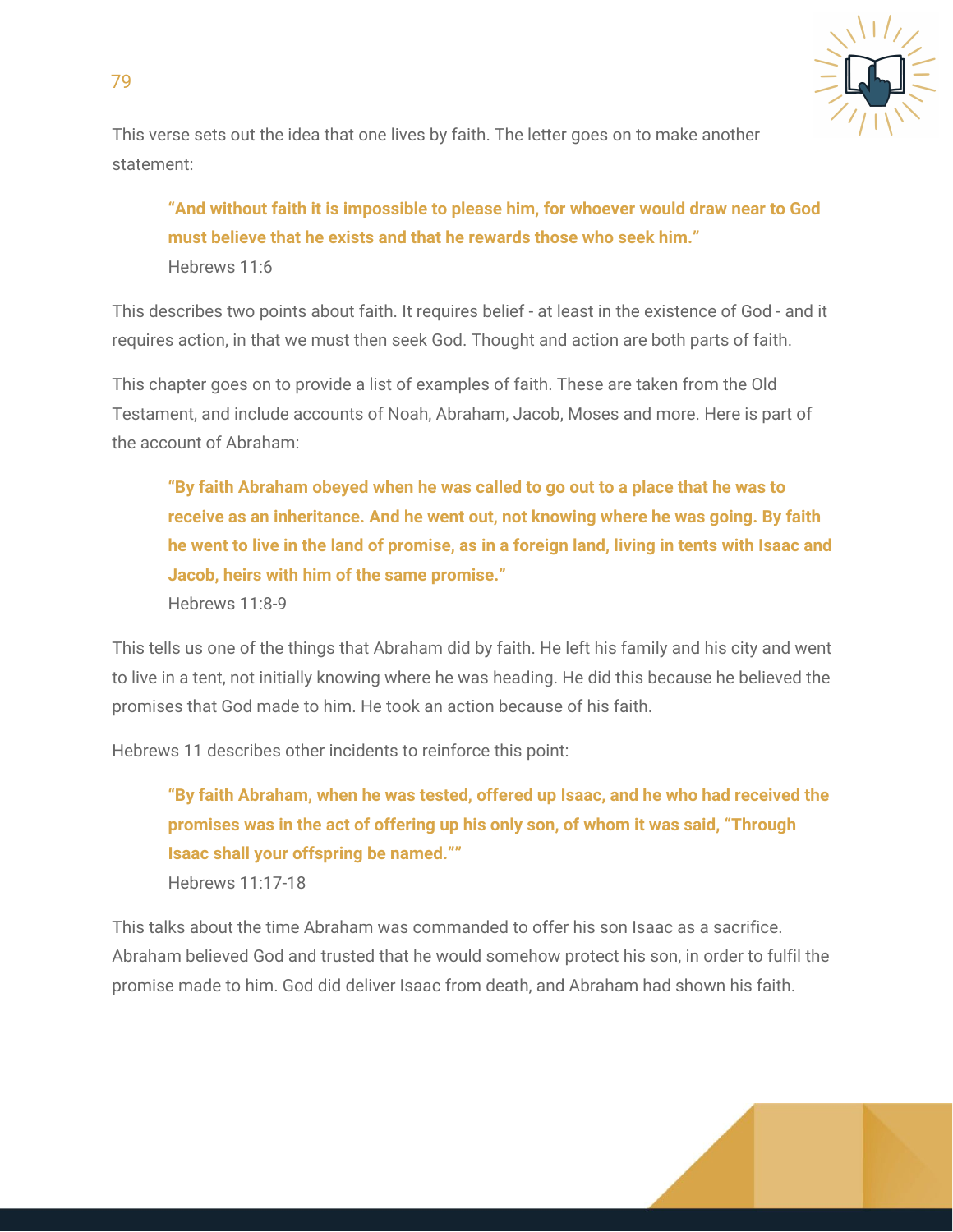

The important thing here is that Abraham demonstrated his faith by the things that he did. His faith was not merely a theory, it was something that informed his life and drove him on to action. Abraham's faith included action, and it was because of this action that he was acceptable to God.

The letter to James reinforces this example of Abraham, and digs deeper into the relationship between faith and works.

**"Was not Abraham our father justified by works when he offered up his son Isaac on the altar? You see that faith was active along with his works, and faith was completed by his works"** James 2:21-22

Abraham's faith was of value because it affected the way that he lived his life. Had he only believed what God had said, and not done anything, then he would not really have had faith.

This explanation is repeated many times in James:

**"So also faith by itself, if it does not have works, is dead."** James 2:17

**"But someone will say, "You have faith and I have works." Show me your faith apart from your works, and I will show you my faith by my works."** James 2:18

**"For as the body apart from the spirit is dead, so also faith apart from works is dead."** James 2:26

The point is that for faith to be real, it must affect our actions. To be faithful, we not only need to believe God, but need to live a life where we act on this belief.

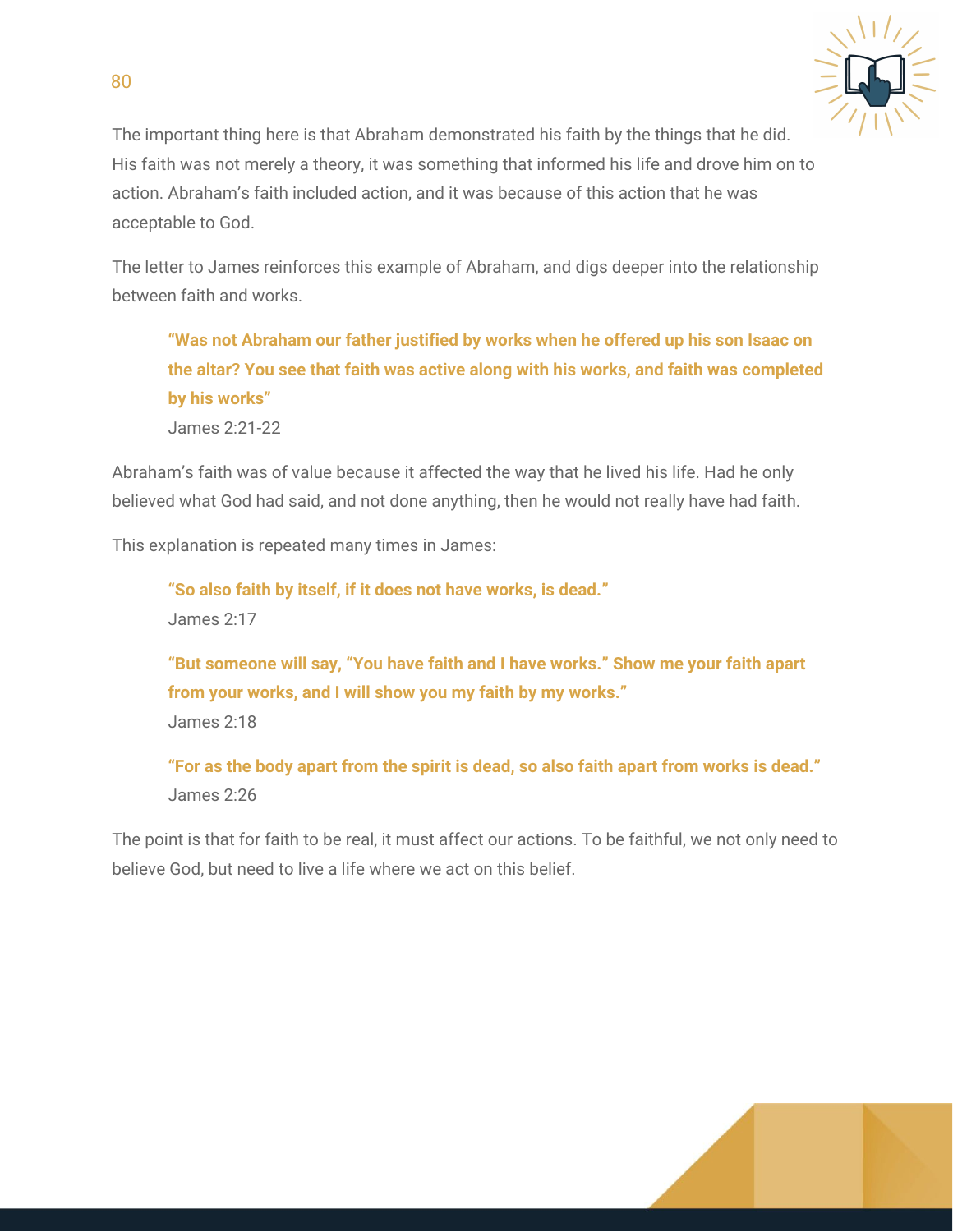

### Baptism

To have our sins forgiven, we need to associate ourselves with the death and resurrection of Jesus. God has provided a mechanism for this: baptism.

Baptism is the 'burial' of a believer in water as a symbol of the death of Jesus:

**"Do you not know that all of us who have been baptized into Christ Jesus were baptized into his death? We were buried therefore with him by baptism into death, in order that, just as Christ was raised from the dead by the glory of the Father, we too might walk in newness of life."**

Romans 6:3-4

The picture of baptism here emphasises the idea that it involves submerging the person being baptised in water so that they are completely immersed in it. They then come back up from the water, symbolising the resurrection of Jesus. This is the time at which we become associated with Jesus.

**"For if we have been united with him in a death like his, we shall certainly be united with him in a resurrection like his."**

Romans 6:5

By being associated with the death of Jesus in baptism, we will then be raised in a resurrection like his. This, however, will be at the day of judgement.

A further picture of the symbolism of baptism appears in the next verses:

**"We know that our old self was crucified with him in order that the body of sin might be brought to nothing, so that we would no longer be enslaved to sin. For one who has died has been set free from sin."** Romans 6:6-7

This depicts baptism as the point at which we are set free from the grasp of sin. The picture of sin is of a master who holds sinners as slaves. By being baptised, we are no longer the slaves of sin, and consequently, of death.

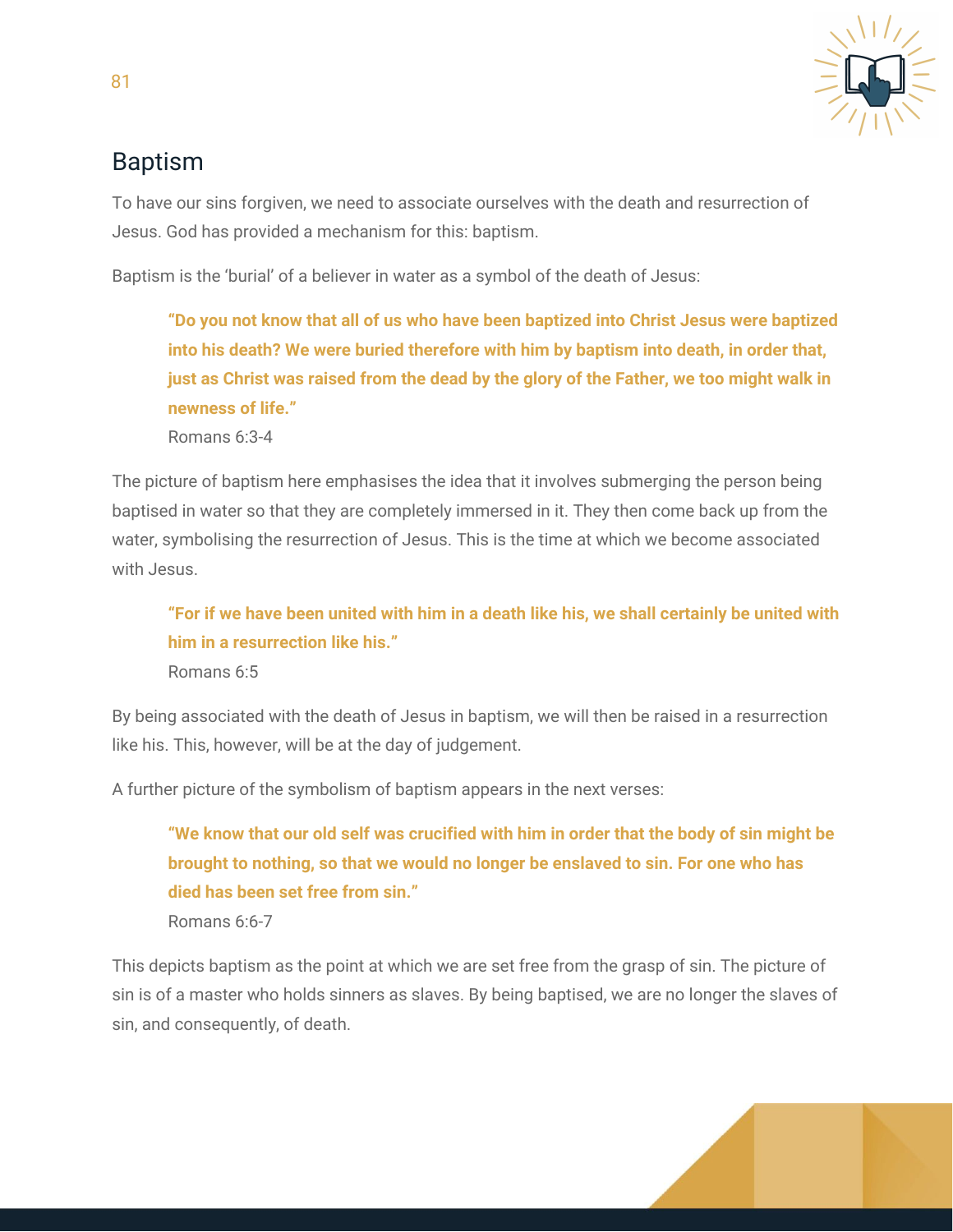

When we are set free from sin, we are also set free from this law; sin will no longer lead to our complete death. Instead, death becomes a temporary sleep which ends in an awakening at the day of judgement.

**"Now if we have died with Christ, we believe that we will also live with him. We know that Christ, being raised from the dead, will never die again; death no longer has dominion over him."**

Romans 6:8-9

By being associated with the death of Jesus, we follow him to eternal life. To die with Christ in baptism is to live with him in the resurrection.

We can summarise the Biblical picture of baptism like this:

- Baptism is the 'burial' of a believer in water
- It associates the believer with the sacrifice of Jesus Christ
- It is the first action of a life of faith

Being baptised requires a conscious choice. The decision to follow Jesus and live a life of faith is called 'repentance'. This is the decision that precedes baptism, and one the Apostles talk about:

**"Now when they heard this they were cut to the heart, and said to Peter and the rest of the apostles, "Brothers, what shall we do?" And Peter said to them, "Repent and be baptized every one of you in the name of Jesus Christ for the forgiveness of your sins, and you will receive the gift of the Holy Spirit. For the promise is for you and for your children and for all who are far off, everyone whom the Lord our God calls to himself.""** Acts 2:37-39

The people who heard the Apostle Peter asked him what they should do to follow the risen Jesus. His answer was that they should repent - choose to follow God's way - and be baptised. This is what we also need to do.

Of course, baptism is only of use if it is an action which stems from faith!

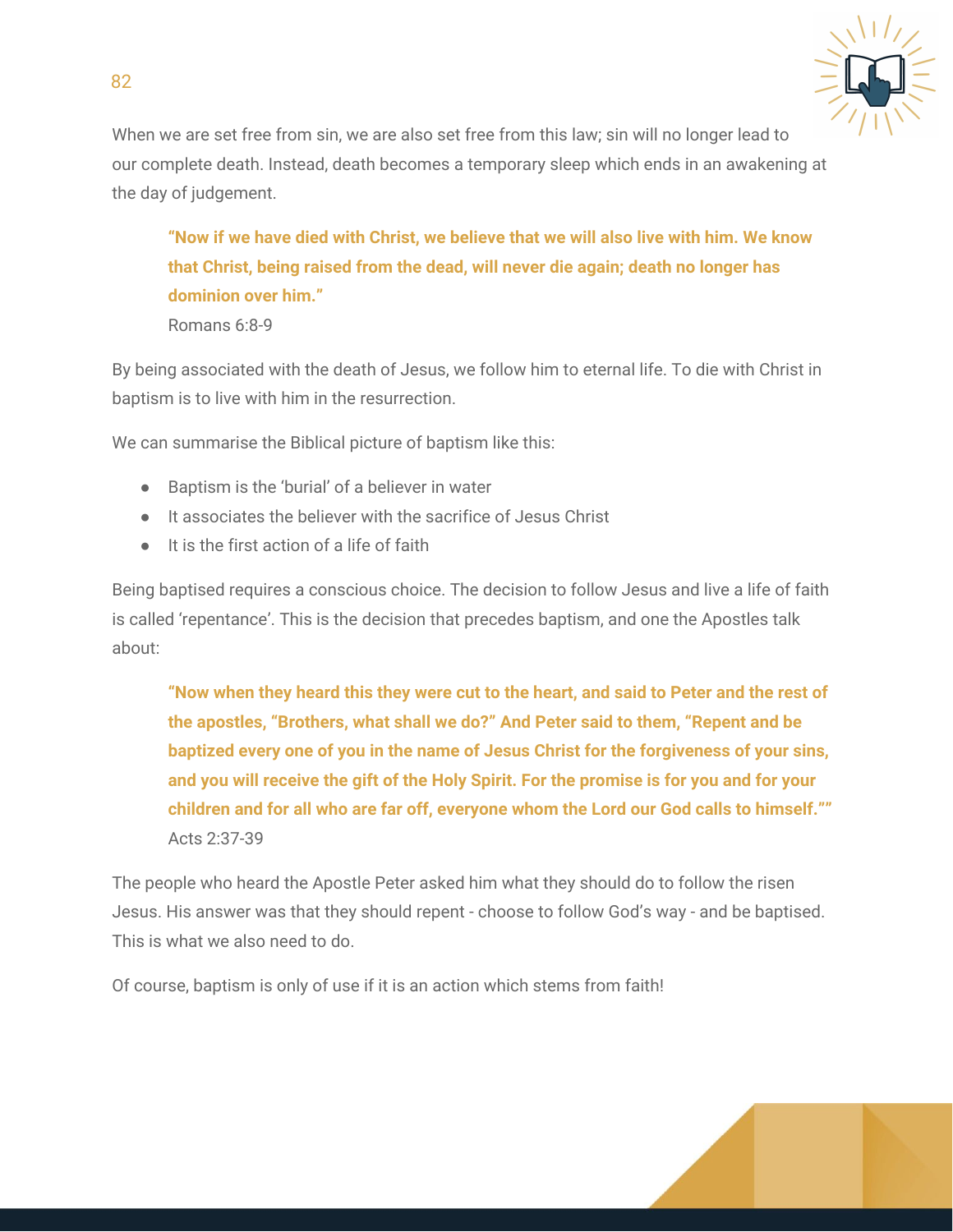

#### **Lesson summary:**

Salvation from sin, and therefore from death, requires four steps:

- 1. **Belief:** It is necessary to understand the basics of the Gospel and to believe that these are true
- 2. **Repentance:** It is necessary to change the direction of one's life and make a commitment to following the teaching of God through Jesus Christ
- 3. **Baptism:** It is necessary to be immersed in water in order to become associated with the death and resurrection of Jesus
- 4. **Live faithfully:** It is necessary to continue to live the Gospel. This involves teaching it to others and living a life which attempts to follow the principles of Jesus Christ.

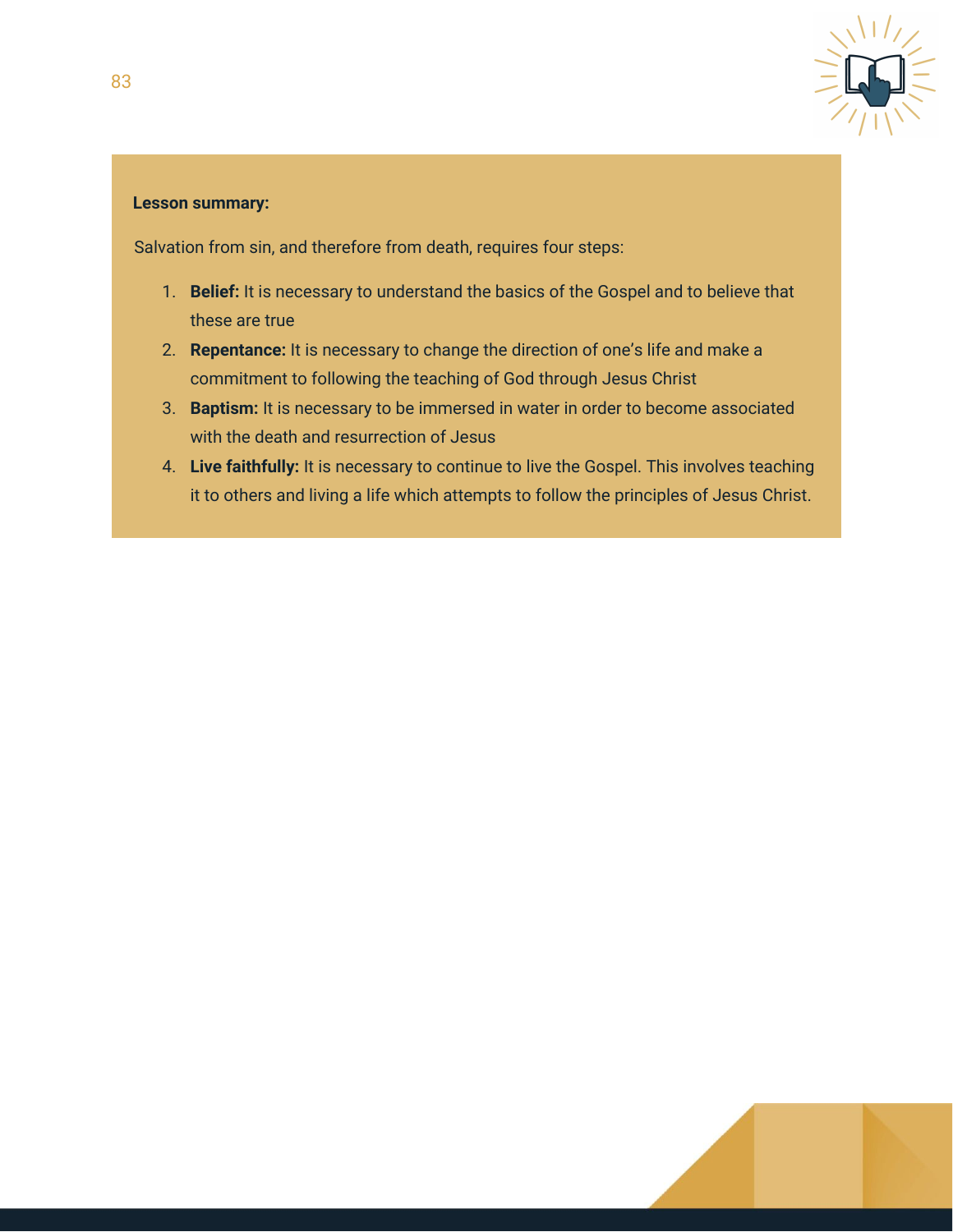

#### Lesson 9 summary questions:

**1:**

84

- **a) Read Hebrews 11:24-28. What did Moses do to show his faith?**
- **b) Read Hebrews 11:7.**
	- **i) What did Noah do as a consequence of his faith?**
	- **ii) What would have happened had he not done it?**
- **c) Read Mark 2:3-12.**
	- **i) Why did the four men decide to bring the paralyzed man to Jesus?**
	- **ii) What would have happened if they had not believed that Jesus could cure their friend?**
	- **iii) What was the result of the faith of the men involved?**
- **d) Can you think of a good definition of the word 'faith'?**

**2: Read Acts 2:38, 2 Corinthians 7:10 and Luke 15:1-7. What do these passages tell us about repentance?**

**3: Read Acts 8:35-39, John 3:23 and Matthew 3:16, which describes some baptisms taking place.**

- **a) Why was much water needed?**
- **b) Why are the people involved described as 'coming out of the water'?**
- **c) What does the metaphor of burial tell us about baptism?** (Romans 6:4)

**4: Consider the account of the man healed of blindness by Jesus in John 9:1-7.**

- **a) What did the man have to do in order to be cured of his blindness?**
- **b) If the man had not believed Jesus, what would have happened?**
- **c) If the man had believed Jesus but not gone to Siloam, what would have happened?**
- **d) Is it important to follow the way described by God - and Jesus - in accepting the Gospel? Why?**